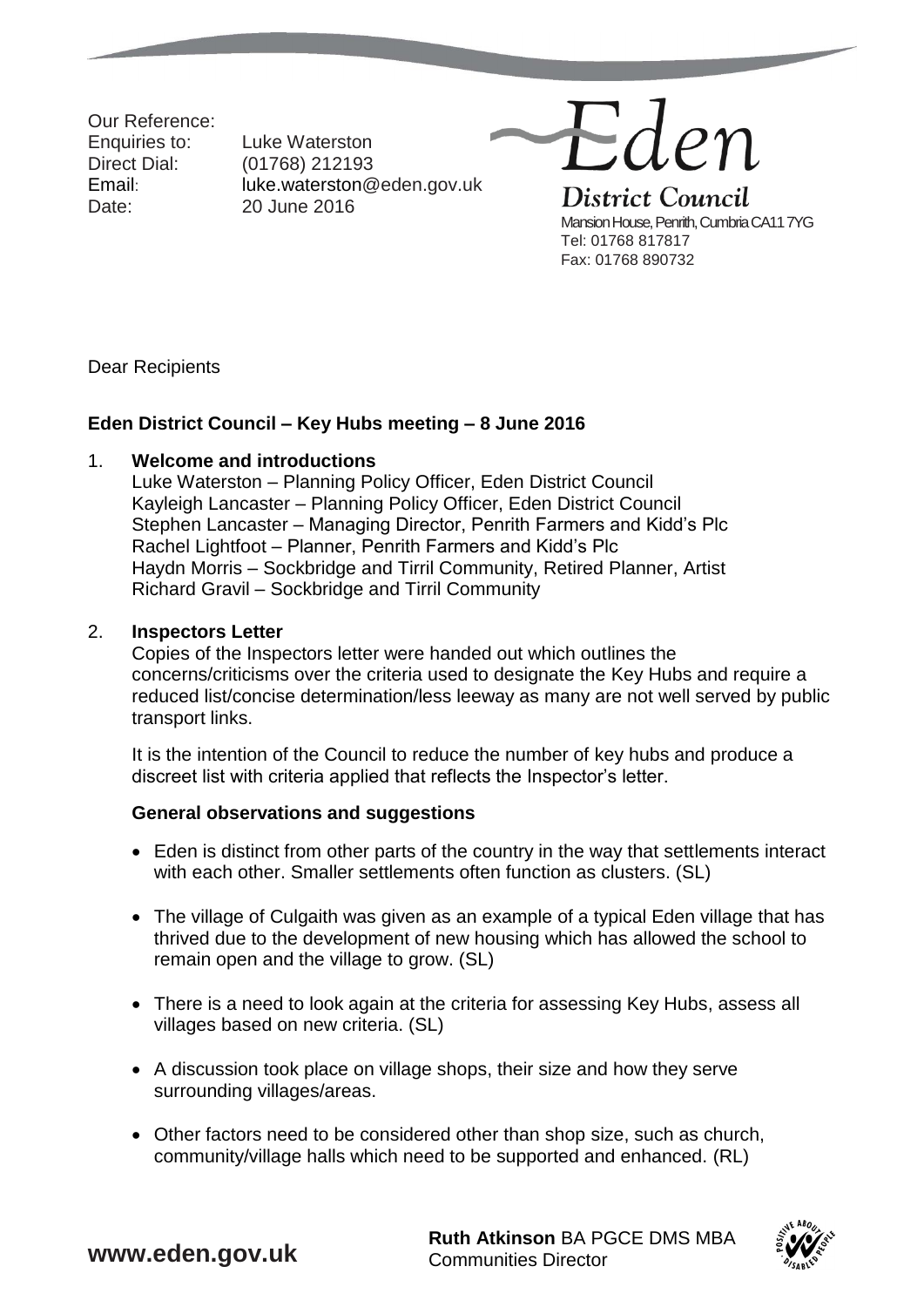- There is a need to consider the future viability of the Local Plan to ensure it is deliverable (and ensures a 5 year housing land supply) over the long term and not just in the short term. (RL)
- It was suggested that growth should be proportionate in all villages in Eden. (SL/RL)
- The same percentage of growth should not be applied to all villages in Eden. (HM)
- Local schools need to be supported as some hubs due to be excluded under the new criteria do have a school. (SL/RL)
- Consideration should be given to schools which are succeeding and therefore will support growth and schools which are under performing and may benefit from growth, which may help to keep them open.
- Some village schools are oversubscribed (e.g. Yanwath) and children are bussed in from Penrith. (HM)
- The Inspector's letter does not necessarily say that the hubs currently identified are unsuitable but that there is insufficient evidence to support their inclusion as a Hub. (RL)
- In Eden there are tight 'clusters' of hubs that could possibly be considered as a 'full unit' in respect of development allocation. (RG)
- EDC is proposing a lesser number of Key Hubs; (*clarification was sought on the colours used on the map provided*): Green = Hubs with the existence of key services such as schools, GPs, access to transport

Yellow = Hubs which fit with the above criteria but are considered too close to other better facilitated hubs/hubs that are more suited to development (Temple Sowerby which is close to Kirkby Thore and Kirkoswald which is close to Lazonby);

Red = Currently hubs under previous criteria but will no longer be designated under new criteria.

- If development is focussed on a smaller number of hubs then it would make a bigger impact on sustainability and quality of services for the chosen ones. (RG)
- A second 'tier' of village hubs should be identified to allow infill/rounding off development, local needs housing etc. to be built where it is needed. (RL)
- A second 'tier' of village hubs would dilute the potential sustainability benefits of the remaining Key Hubs. (HM)
- A 5 year land supply is vital to ensure development does not start happening anywhere where it may not be suitable. (RL)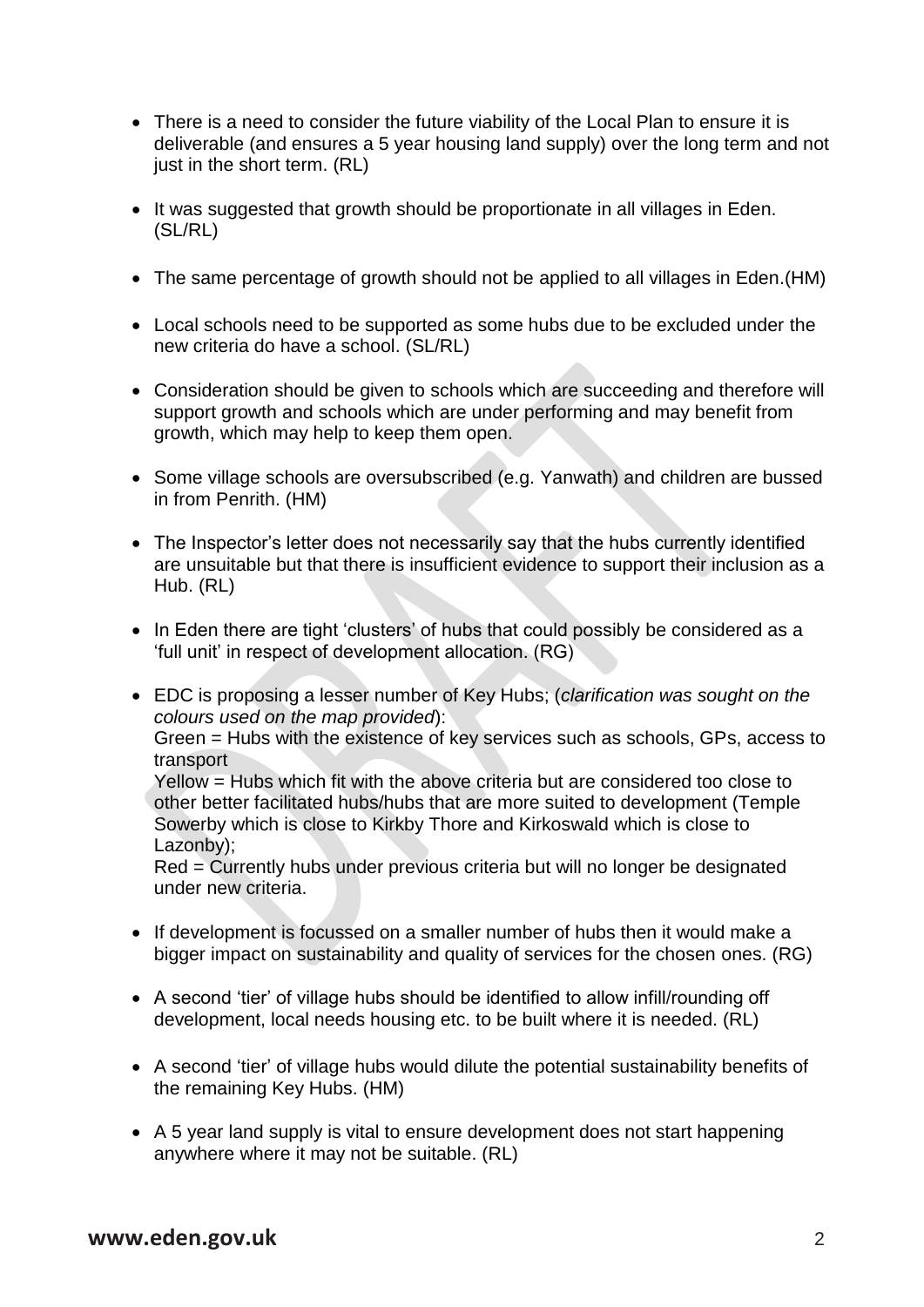- Current housing stock can be hard to sell and remains unsold for some time so is more development needed in such villages? (RG)
- Villages around Penrith are always attractive to developers due to their proximity to centre and facilities. Other villages much further from the main centre of Penrith are not as popular and they are not as attractive to developers. (SL)
- The Local Plan should support less popular villages for development and encourage them to thrive by allowing them to develop and grow and not just concentrate development in more popular locations. (HM)
- Sites should be considered both in terms of "deliverability" and "develop ability". (RL)
- We are looking at the hubs with 6/7 services and development will support these. (KL)
- Plumpton, Low Hesket and High Hesket all benefit from good transport service. Plumpton also has a large shop at the garden centre (The Pot Place). Consider including villages with a shop in garden centre as these are increasingly becoming a resource for the community.
- Clarification on the '100 dwellings' threshold was sought. (RG)
- This was a starting point from which to assess the hubs as generally the settlements which have more than 100 dwellings have more facilities. (KL)
- Concern expressed over 'in-fill' development and what is considered suitable. Infill generally refers to development to fill small gaps within otherwise built up areas of an existing settlement. Planning Officers would determine the suitability of proposals for infill and "rounding off". (RG/LW)
- It is vital to get the list of village hubs correct in order that the 5 year land supply is satisfied and stop development in unsuitable areas.
- A brief discussion on development figures and on the Land Availability Assessment took place. The LAA was not a full analysis of all available housing sites in the Key Hubs, as the decision had already been taken prior to its publication, not to allocate housing sites in the Key Hubs. The Council would not wish to rely solely upon this evidence source to allocate suitable sites for housing development within the Local Plan. Further work would need to be undertaken to allocate specific sites.

# **3. Telephone conversation with Dan Mitchell (Barton Willmore)**

Dan Mitchell, representing Barton Willmore, was unable to attend the meeting in person. Therefore a telephone discussion was held between Luke and Dan to discuss the meeting and the Key Hubs methodology. The key points of this discussion are set out below:

 The original criteria for identifying Key Hubs were set too low, and this led to disparity in the types of settlement identified. (DW)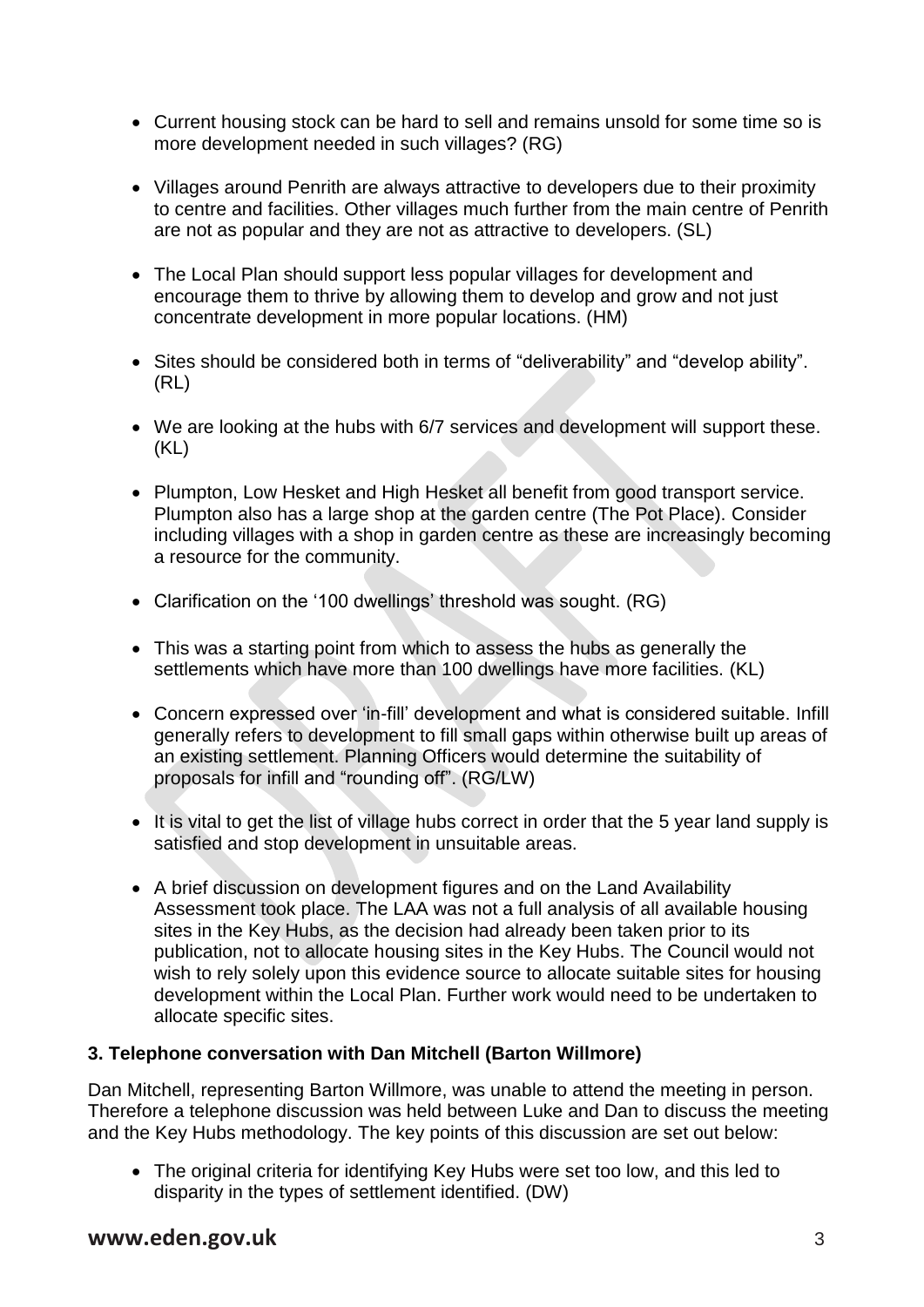- An amended set of criteria for identifying Key Hubs will be produced. (LW)
- The basic settlement hierarchy is supported. (DW)
- The Role of the Key Hubs is currently unclear and their role within the policy should be refined. (DW)
- More weight should be given in the assessment to the importance of public transport. (DW)
- Consideration should be given to designating Key Hubs in two stages. Firstly those Key Hubs which perform strongly in terms of existing infrastructure, facilities and public transport should be considered and then those settlements that would benefit from additional development should be considered. (DW)
- Greystoke should be included as a Key Hub. (DW)
- The Council will allocate a number of units per Key Hub. (LW)
- The Council should consider allocating sites rather than simply numbers of units, in the Key Hubs. This would give developers more certainty. (DW)
- The Council should make it clear that the numbers of units identified for each settlement/ Key Hub is a minimum rather than a maximum figure. (DW)
- Questions were asked as to the timetable and approach to the next set of hearings and if any public consultation would take place before the hearings commenced. (DW)
- It was suggested that the Council should carry out public consultation before submitting any additional information to the Inspector. (DW)
- LW indicated that the current understanding is that the hearings will commence on the 19<sup>th</sup> of July as planned. Then depending on the outcome of the hearings and the inspector's advice, the council may carry out a focused consultation on modifications to the Local Plan. (LW)
- Given the amount of additional work that is being done by the Council on Key Hubs and the OAN Barton Willmore will require time to review and respond to any changes prior to the hearing. (DW)

### **4. Next steps**

- A paper will be produced which will explain the reasoning behind the selection of each Key Hub. It will include explanation of how a criteria based approach applies to each settlement as well as considering all other factors which have influenced the Council's decision to include particular settlements as Key Hubs.
- Development numbers will be allocated to each Key Hub.